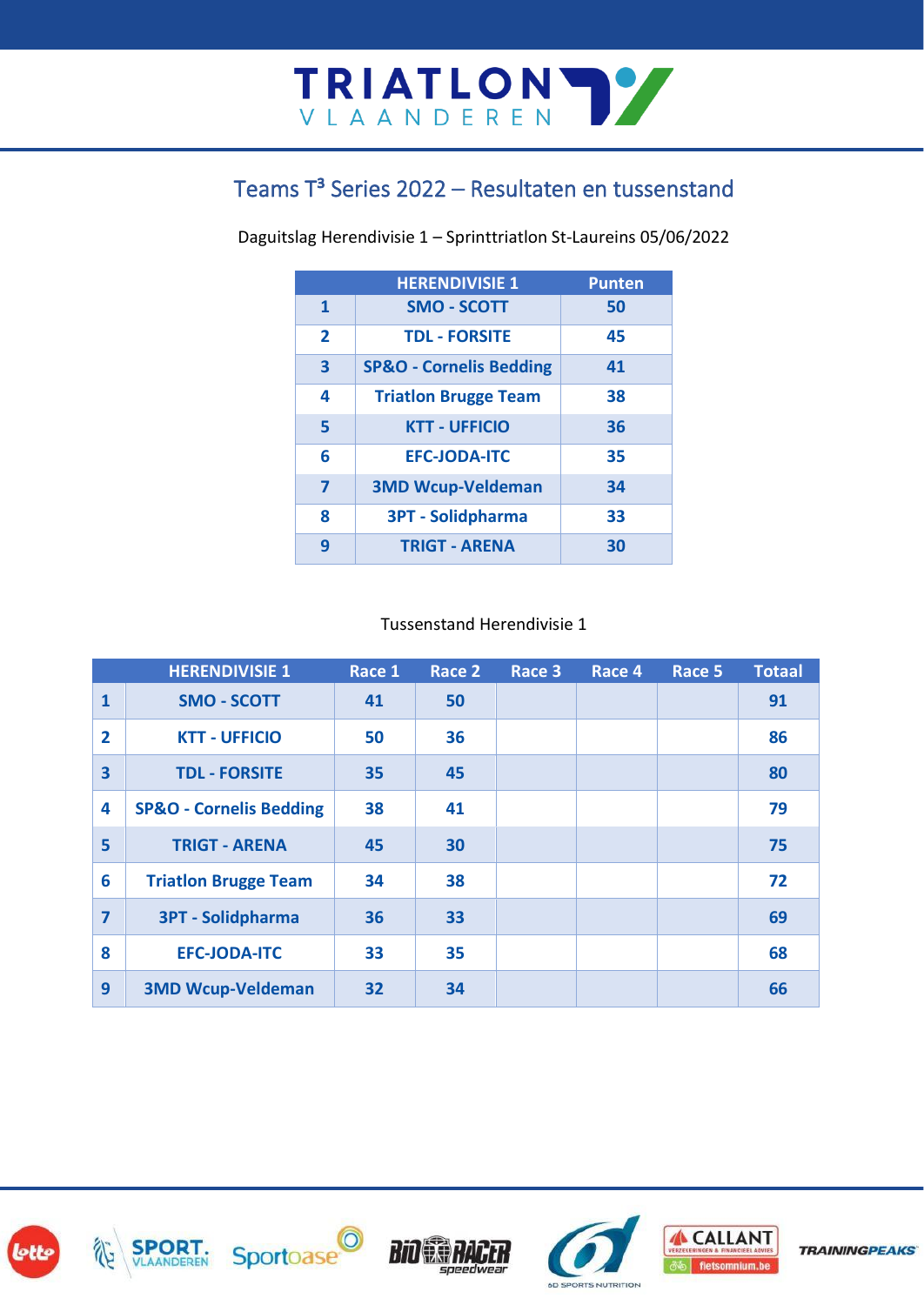## TRIATLON TY

#### Teams T<sup>3</sup> Series 2022 – Resultaten en tussenstand

Daguitslag Damesdivisie - Sprinttriatlon St-Laureins 05/06/2022

|                         | <b>DAMESDIVISIE</b>                    | <b>Punten</b> |
|-------------------------|----------------------------------------|---------------|
| 1                       | <b>3MD Wcup - Veldeman</b>             | 50            |
| $\overline{2}$          | <b>KTT - WILIER</b>                    | 45            |
| $\overline{\mathbf{3}}$ | <b>TDL - Niels Albert Bike Store</b>   | 41            |
| 4                       | <b>EFC-JODA-ITC</b>                    | 38            |
| 5                       | <b>Brussels Triathlon Club</b>         | 36            |
| 6                       | <b>SP&amp;O - Cornelis Bedding</b>     | 35            |
| 7                       | <b>Racing Club Bruxelles Triathlon</b> | 34            |
| 8                       | <b>LT - Hoeks Self Storage</b>         | 33            |
| 9                       | <b>WTT - IMACAR</b>                    | 32            |
| 10                      | <b>SP&amp;O - Ladies</b>               | 31            |
| 11                      | <b>Athletes for Hope SPTC</b>          | 28            |
| 12                      | <b>TRIGT</b>                           | 28            |

Tussenstand Damesdivisie

| <b>DAMESDIVISIE</b> |                                                  | Race 1 | Race 2 | Race 3 | Race 4 | Race 5 | <b>Totaal</b> |
|---------------------|--------------------------------------------------|--------|--------|--------|--------|--------|---------------|
| $\mathbf{1}$        | <b>3MD Wcup - Veldeman</b>                       | 41     | 50     |        |        |        | 91            |
| $\overline{2}$      | <b>EFC-JODA-ITC</b>                              | 50     | 38     |        |        |        | 88            |
| 3                   | <b>KTT - WILIER</b>                              | 38     | 45     |        |        |        | 83            |
| 4                   | <b>TDL - Niels Albert Bike Store</b>             | 36     | 41     |        |        |        | 77            |
| 5                   | <b>Athletes for Hope SPTC</b>                    | 45     | 28     |        |        |        | 73            |
| 6                   | <b>Brussels Triathlon Club</b>                   | 34     | 36     |        |        |        | 70            |
| $\overline{ }$      | <b>SP&amp;O - Cornelis Bedding</b>               | 33     | 35     |        |        |        | 68            |
| 8                   | <b>LT - Hoeks Self Storage</b>                   | 32     | 33     |        |        |        | 65            |
| 9                   | <b>Racing Club Bruxelles</b><br><b>Triathlon</b> | 31     | 34     |        |        |        | 65            |
| 10                  | <b>TRIGT</b>                                     | 35     | 28     |        |        |        | 63            |
| 11                  | <b>SP&amp;O - Ladies</b>                         | 30     | 31     |        |        |        | 61            |
| 12                  | <b>WTT - IMACAR</b>                              | 27     | 32     |        |        |        | 59            |









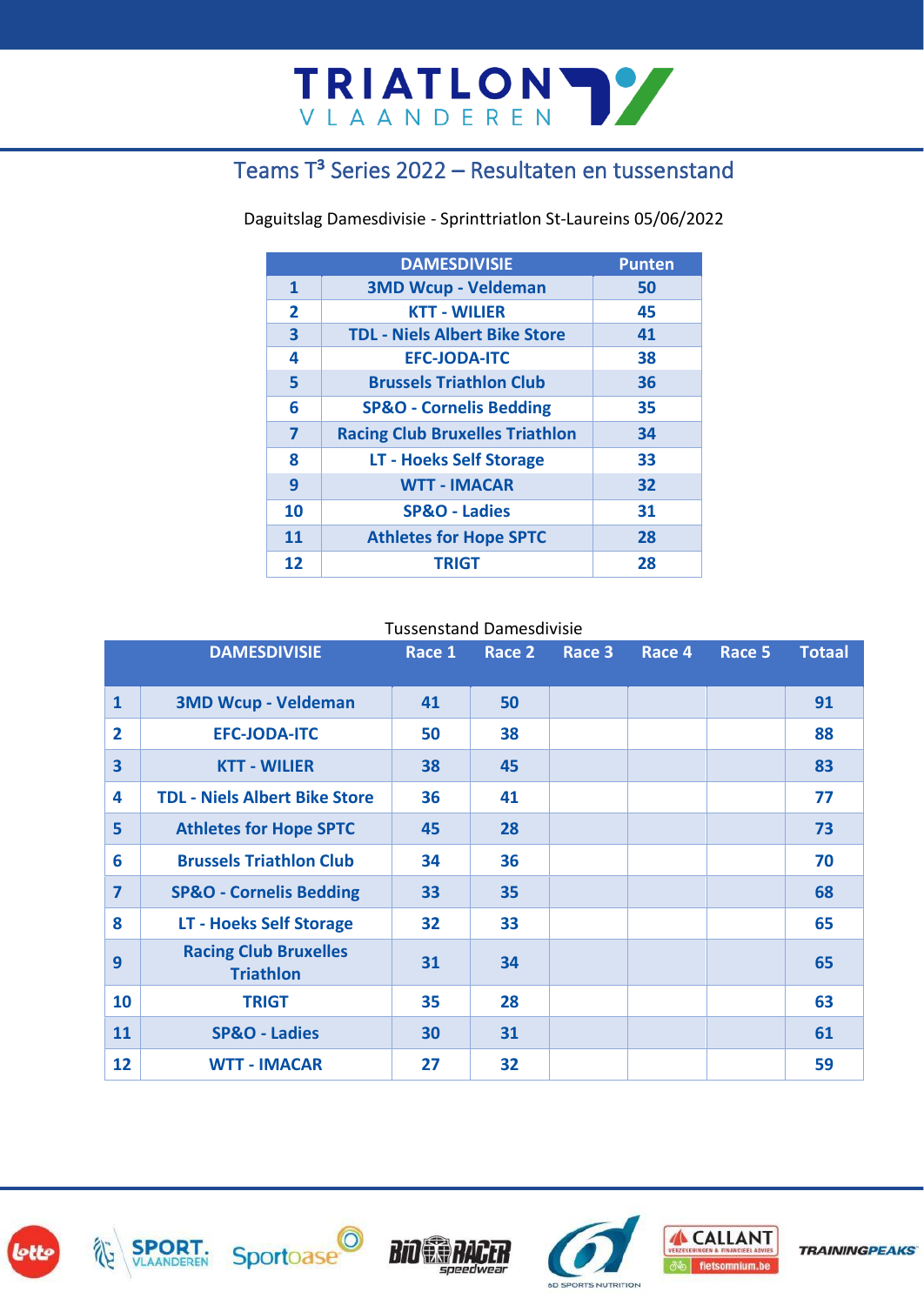# TRIATLON TY

#### Teams T<sup>3</sup> Series 2022 – Resultaten en tussenstand

Daguitslag Herendivisie 2 - Sprinttriatlon St-Laureins 05/06/2022

|              | <b>HERENDIVISIE 2</b>                    | <b>Punten</b> |
|--------------|------------------------------------------|---------------|
| 1            | <b>Triathlon Team Braine</b>             | 50            |
| $\mathbf{2}$ | <b>TDL - DELAWARE</b>                    | 45            |
| 3            | <b>KTT - GRCT</b>                        | 41            |
| 4            | <b>LT - Hoeks Self Storage</b>           | 38            |
| 5            | <b>3MD Wcup - Veldeman</b>               | 36            |
| 6            | <b>WTT - IMACAR</b>                      | 35            |
| 7            | <b>3PT - SOLIDPHARMA</b>                 | 34            |
| 8            | <b>EFC-JODA-ITC</b>                      | 33            |
| 9            | <b>Brussels Triathlon Club</b>           | 32            |
| 10           | <b>SMO - SCOTT</b>                       | 31            |
| 11           | <b>RCBT - TRAKKS</b>                     | 30            |
| 12           | <b>3Kant Stromar - Foré</b>              | 29            |
| 13           | <b>Jodoigne Endurance Triathlon Team</b> | 28            |
| 14           | <b>TRIBE</b>                             | 27            |
| 15           | <b>TDW - DELIRIUM</b>                    | 25            |
| 16           | <b>ATRIAC - 6D Sports Nutrition</b>      | 25            |
| 17           | <b>Triathlon Tenacity Team</b>           | 25            |
| 18           | <b>TRIGT - ARENA</b>                     | 24            |